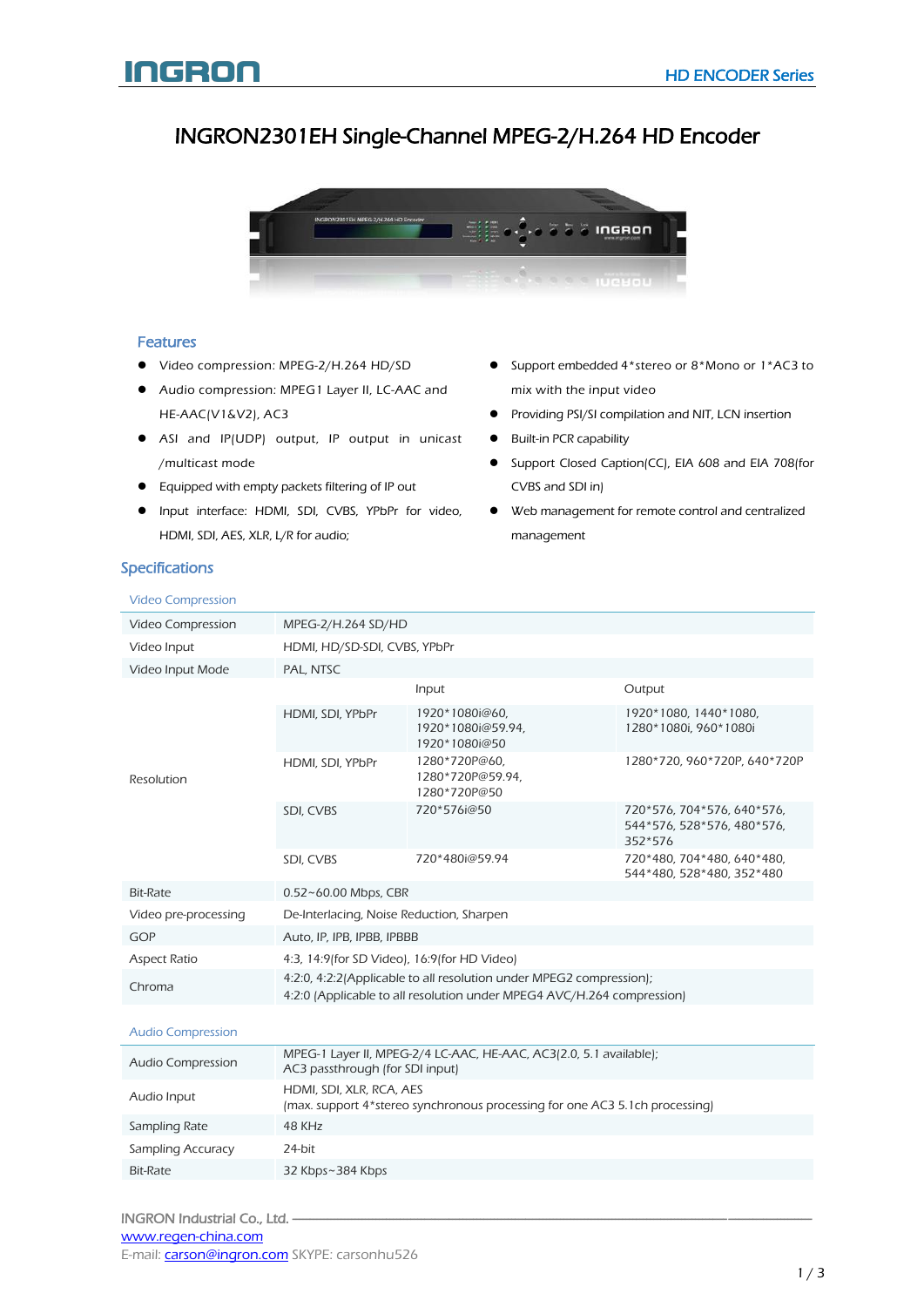# INGRON

#### Other functions

|  | Low delay in 150ms, 200ms, 350ms, 650ms for option |
|--|----------------------------------------------------|
|  |                                                    |

| Input             |                                                    |                                  |  |
|-------------------|----------------------------------------------------|----------------------------------|--|
| Video             | 1*HDMI, 1*SDI, 1*CVBS, 1*YPbPr                     |                                  |  |
| Audio             | 4*balanced stereo XLR, 4*RCA, 1*AES, 1*HDMI, 1*SDI |                                  |  |
| Output            |                                                    |                                  |  |
| <b>ASI Output</b> | Number                                             | 1*ASI+1*ASI(backup)              |  |
|                   | Standard                                           | EN 50083-9 ASI                   |  |
|                   | <b>MPEG Frame</b>                                  | 188/204 byte                     |  |
|                   | <b>Reflection Loss</b>                             | $>10$ dB                         |  |
|                   | Connector Type                                     | 75 Ω, BNC interface              |  |
|                   | <b>Transport Protocol</b>                          | TS over IP output, UDP protocol  |  |
| IP Output         | IP Output Mode                                     | Unicast / Multicast              |  |
|                   | Connector Type                                     | 10/100 Base-T Ethernet interface |  |
|                   | Support empty packets filtering                    |                                  |  |
|                   |                                                    |                                  |  |
| Management        |                                                    |                                  |  |
| Local Control     | LCD and keyboard on front panel                    |                                  |  |
| Remote Control    | by Web Management                                  |                                  |  |
| Upgrading         | by Ethernet software                               |                                  |  |
| Language          | English                                            |                                  |  |
|                   |                                                    |                                  |  |
| General           |                                                    |                                  |  |
| Voltage           | 110~220V AC, 50/60 Hz                              |                                  |  |
| Power Consumption | 21.0 W                                             |                                  |  |
| Environment       | 0~45°C (Operation), -20~80°C (Storage)             |                                  |  |
| Dimensions(W*D*H) | 482*405*44.5 mm                                    |                                  |  |

#### **Introductions**

Gross Weight 4.5 KGS

INGRON2301EH MPEG-2/H.264 Single-Channel HD Encoder is a device designed in low latency, excellent performance and low bit rate, for audio & video compression, for digital TV head-end system. Adopted with MPEG-2 & MPEG-4 AVC/H.264 and MPEG-1 Layer II, HE-AAC & LC-AAC, AC3, the device is equipped with HDMI, SDI, YPbPr and CVBS for video, and also AES, 4\*XLR & 4\*L/R. It is able to support max. 4\*stereo or 8\*mono or 1\*AC3 embedded audio to multiplex with the input video, and output to be a stream. Supporting both MPEG-2 and MPEG-4 AVC/H.264 standards, the encoder provides more functions for clients' different applications in different circumstances. Its 1\*ASI+1\*ASI(backup) and 1\*IP+1\*IP(backup)(UDP) make it applicable to more systems, such as IPTV, etc..